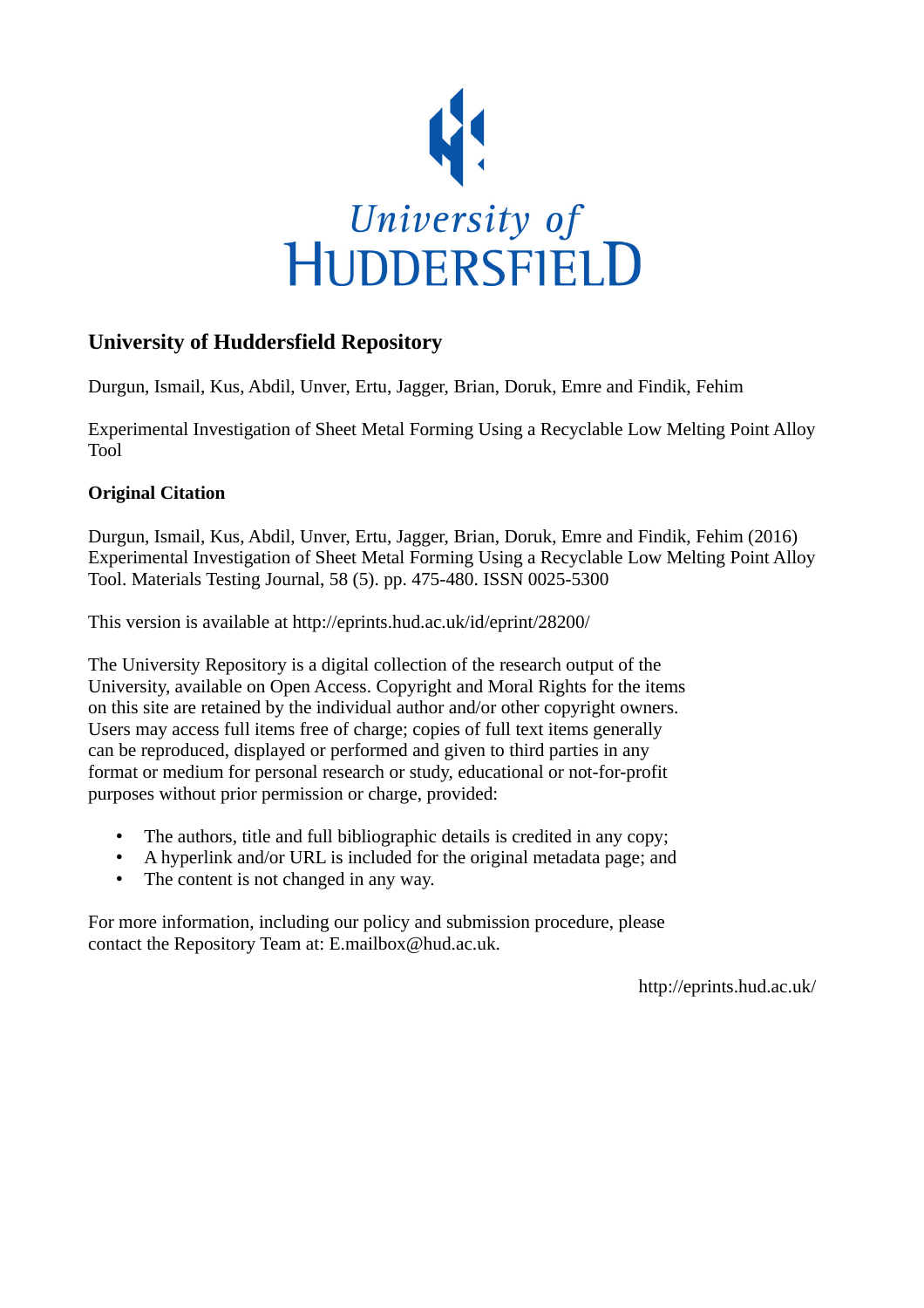## **Experimental investigation of sheet metal forming using a recyclable low melting point alloy tool**

Ismail Durgun<sup>1</sup>, Abdil Kus<sup>3</sup>, Ali Sakin<sup>1</sup>, Ertu Unver<sup>2</sup>, Brian Jagger<sup>2</sup>, Emre Doruk<sup>1</sup>, and Fehim Fındık<sup>4</sup>

Tofas-Fiat Research & Development, Bursa, Turkey<sup>1</sup>

University of Huddersfield, Huddersfield, UK <sup>2</sup>

Uludag University, Bursa, Turkey <sup>3</sup>

Sakarya University, Turkey<sup>4</sup>

#### **ABSTRACT**

Due to intense competition in automotive industry, new car models must be brought to the market as quickly as possible. A re-evaluation of the design and development phases has created a drive for streamlined processes in prototype development. Although it is possible to produce parts using rapid prototyping (RP) and Rapid Tooling (RT), the materials used in these technologies are dissimilar to those used in mass manufacturing. As a result, RP parts are often used as a guide for visual and packaging analysis. However, there is a requirement to use these parts for functional testing as well. Therefore, the sheet metal parts must also be representative of the actual part performance. Creating a part that embraces all these aspects has historically limited the materials used for tooling; hence the process can be time consuming and costly element of the project schedule. Developing alternative RT methods which shortens the physical prototype production phase while adequately supporting visual, packaging and functional aspects of sheet metal forming can lead to considerable savings in vehicle prototype development.

This study examines a new approach to produce sheet metal parts using low melting alloys, rapid prototyped 3D prints for rapid tooling. A number of sheet metal prototype parts were manufactured, inspected and analysed for application in automotive industry prototype testing.

**Key Words:** Prototype, sheet, metal, forming, bismuth, alloy

#### **1. Introduction and Background**

In this paper the use of a low melting alloy to create a deep drawing tool for low volume sheet metal production is investigated. The performance of the tooling is evaluated by practical experimentation and 3D analysis. Sheet metal forming is a high volume manufacturing process commonly used in a wide variety of industries to produce parts for white goods, computers, jewellery, building construction and vehicles. Typical forming processes can include bending, drawing and stamping operations. Sheet metal drawing processes were investigated using low melting bismuth alloy to produce the tools, which were then used to stamp 100 prototype parts. The tools and parts were then assessed for dimensional accuracy and tool wear to test the efficacy of Bismuth alloy tooling in the context of the low volume manufacture of vehicle prototype components. Traditionally dies are usually manufactured from aluminium or steel at considerable cost to the manufacturer, which can only be offset by high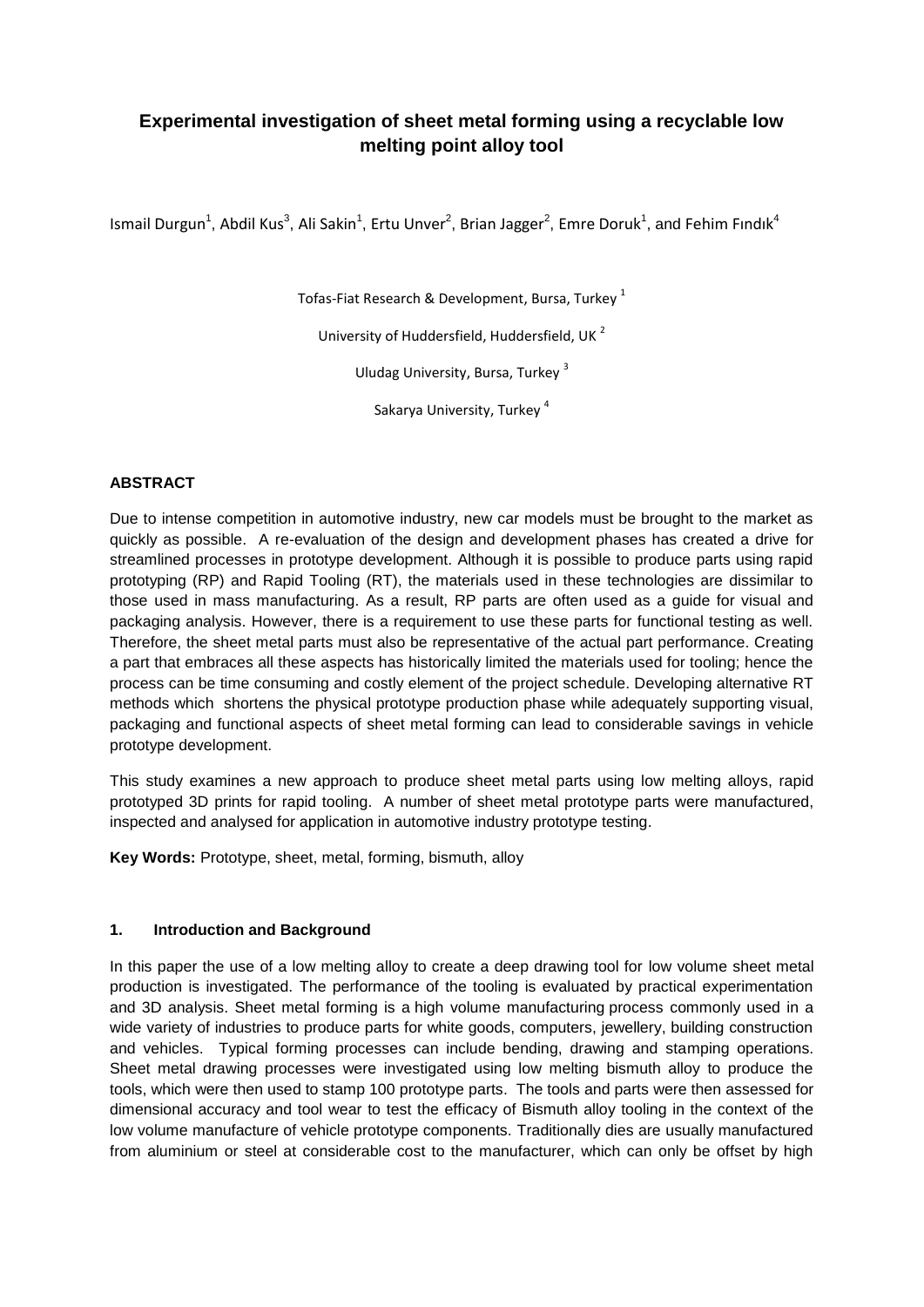volume production. A number of studies have been carried out to test high volume sheet metal forming methods, associated tool wear and production parameters. (Pereira, 2012, Jeswiet, 2008)

Rapid Tooling is mostly used for prototyping and rapid manufacturing whereas Rapid Prototyping (RP) is typically used for visual design evaluation or physical and functional verification. RP also provides an effective communication between design, management and marketing teams. RT uses similar technology to create tooling using 3D digital technologies (Kus et al., 2013). Tools can be manufactured directly in sintered metals or indirectly by using the 3D RP pattern as a transfer mould for the final tool. Additive manufacturing, using laser sintering technology, has been adopted in industries such as aviation and aerospace, where low volume, light weight metal parts with high tolerances are required. These include assembled components that would have been impossible to manufacture using traditional methods. However, the costs of these technologies are currently very high, which prevents their use in most commercial applications as either a direct method of manufacture or for rapid tooling in sheet metal forming. Nakagawa (2000) presents a variety of rapid tooling methods and emerging rapid production methods for sheet metal forming processes including die-less forming, hydraulic counter pressure deep drawing incremental NC forming and laminated tooling technologies. Mueller, Mueller, (2000) and Altan et al. (2001) examined the use of RP in the manufacture of sheet metal forming tools and prototype tooling for the automotive industry. A structured evaluation was given into the effectiveness of various methods of direct and indirect manufacture to produce low volume parts, including laminated tooling and low melting point alloys.

Pham and Dimov, S.S., (2003) explored direct rapid prototyping (RP) and rapid tooling (RP) from CAD data in the fabrication of physical models, functional prototypes and small batch parts. A range of technologies were discussed and classified in twenty-five categories, which were evaluated in terms of their potential as aids to rapid manufacture. Stucker, and Qu (2003), explored the use of Rapid Tooling directly in conjunction with other processes such as casting, plasma spraying etc. to create metallic or ceramic tooling for limited production and an STL-based finish machining technique for tools and parts made using RP. Balc and Campbell (2004) provides an overview of the connections between CAD, RP, RT and Innovative manufacture. The paper acknowledges that additive technologies have not replaced subtractive tool manufacturing methods, such as milling or EDM, but speculates on the future of manufacture where small batches can be directly and economically produced using RP and RT systems. Pinto et al. (2007) studied the use of non-conventional tooling in the manufacture of a complex sheet metal part. Wear, surface roughness and geometric deformation were measured in the punch and die tooling and in the manufactured parts over a 500 unit production cycle. A comparative cost evaluation was also presented to assess the feasibility of these materials for low volume production. Early use of Low melting alloys for sheet metal forming goes back 1952, by Ford Motor Co, US Patent (Klemach, 1952). The patent covers a method of forming sheet metal with low-melting dies, using materials of bismuth, tin and lead. Later Kolt (1959) by Gen Motors Corps and Miura (1987) also patented tooling methods for low volume production in sheet metal forming.

Small volume sheet metal forming can be carried out using a tool made of bismuth, cadmium, lead and zamak, which is an alloy of zinc with aluminium, magnesium and copper. This method reduces the health hazards normally associated with melting metals with toxic oxides to produce machine tools. Bismuth tin alloys used in press tool manufacturing are not only easy to melt but also the volume changes that occur in solidification are minimal. This material property is crucial in the simplification of the tool creation process as it enables an actual size model to be used as master model. The low coefficient of expansion and shrinkage of the alloy is therefore a key criterion in its selection as an effective tooling material. Another significant property of bismuth is its ability to alloy with other elements in eutectic proportions. The optimum eutectic point is achieved when the alloy displays its lowest temperature for consistent solidification and melting of all the constituent metals. The eutectic point changes in accord with the materials combined with the bismuth base component, giving rise to alloys with melting points much lower than that of the original elements. For example, Field's Metal, a combination of bismuth, tin and indium melts at 62°C, in comparison with pure Bismuth which melts at 271.3°C. In this study MCP 137, Bismuth (58%) Tin alloy was selected with a melting point of 138°C, density of 9.8 g/cm<sup>3</sup>, a low coefficient of expansion and shrinkage. Compressive properties of MCP137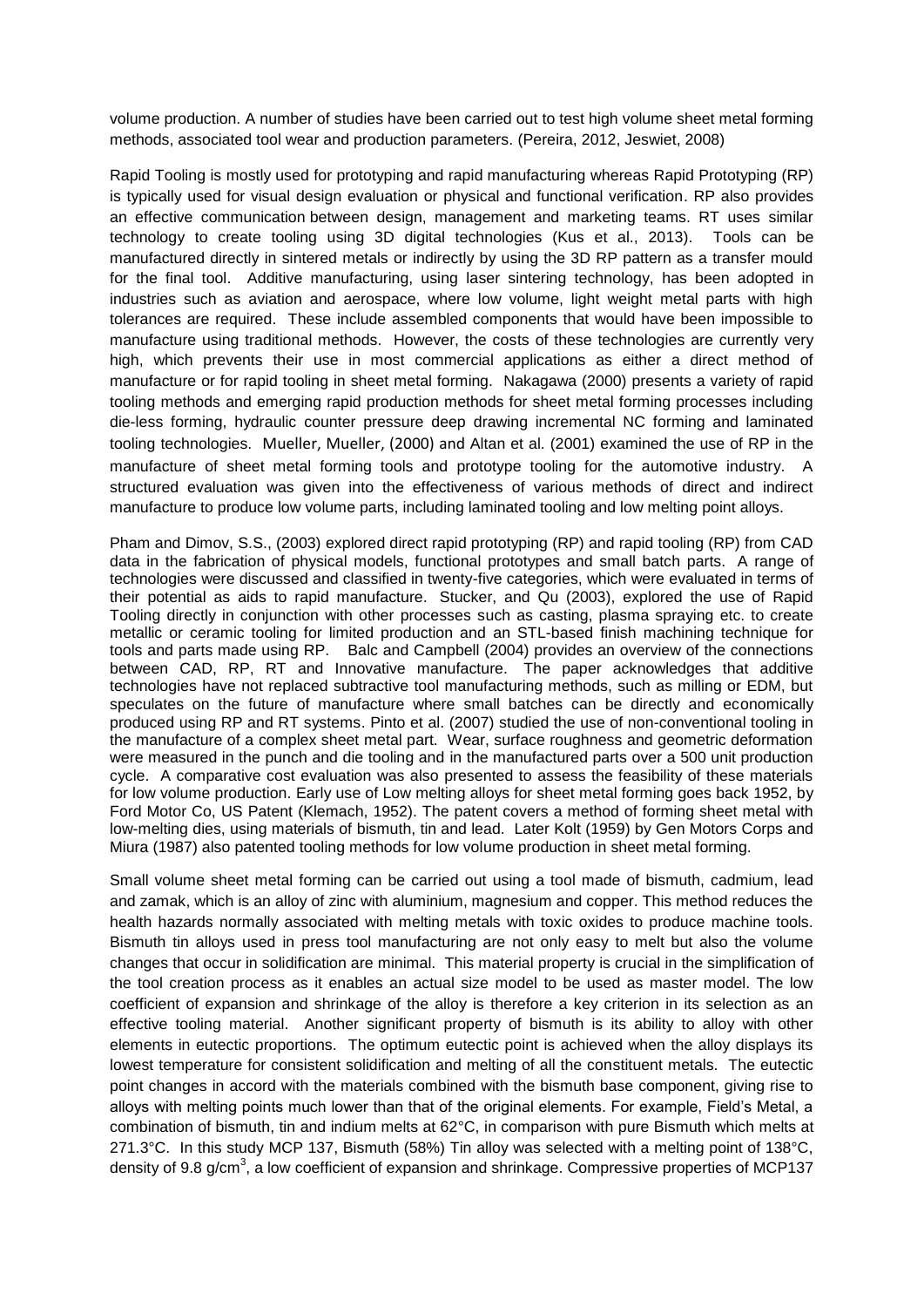are between 42-58 MPa and mechanical properties are given in Table 1. The alloy is recyclable and retains its properties after many usages, which offsets the higher costs of the initial investment for sheet metal prototype part production.

Bismuth MCP 137 alloy is denser than steel  $(7.8g/cm<sup>3</sup>)$  or aluminium  $(2.7g/cm<sup>3</sup>)$ . Although bismuth alloy is approximately 20 times more expensive than steel the initial high cost can be recovered by recycling the material. It is also important to note that a considerable quantity of the steel material is wasted in the production of the die. This is particularly relevant in deep drawn dies where a high volume of the original material must be machined away to produce the tool. CNC machining also has associated costs in the form of trained technicians, workshop equipment. Additionally the energy consumed in recycling steel is much greater than that of bismuth MCP 137.

| Alloy                       |                     | Bi58Sn42% |
|-----------------------------|---------------------|-----------|
|                             |                     |           |
| <b>Melting Point</b>        | °C                  | 138       |
| Density                     | g/cm <sup>3</sup>   | 8.56      |
| <b>Thermal Conductivity</b> | $\rm W/m^2K$        | 19        |
| Tensile Strength at Break   | kgf/cm <sup>2</sup> | 565       |
| Tensile Elongation at Break | $\%$                | 55        |
| <b>Brinell Hardness</b>     | ΗB                  | 23        |

Table 1 Mechanical properties of Bismuth MCP 137

The material and method used in this research should be compared with other rapid tooling technologies rather than traditional CNC hard tooling methods. Low volume manufacturing differs from mass production, where high tool costs are offset against high numbers of units. Low volume or short batch production tooling is better suited to specialist industries such as aviation manufacture or automotive prototyping.

Alternative low volume sheet metal forming techniques include multi-point forming, Chunguo (2010). This research shows the potential for pressing and stretching aluminium sheets using a digitally controlled multi-point tool to produce "qualified parts" that are suited to the needs of the aviation industry. The DATAFORM (2009) project is funded by the European Commission under the 6th Framework Programme in the area of Aeronautics studied the application of multi-point forming for aircraft production. The study investigated multi-point positioning, forming and integration of CAD/CAM/CAE software into dieless sheet metal forming, pressing and testing. This method requires relatively high initial investment, manual setting would be time consuming and therefore greater investment is needed for computerised control. In addition it is less suited to manufacturing deep drawn parts.

### **2. Experimental Method**

The purpose of this research was to investigate the changes in the tool and parts at intervals over the production cycle. 3D scanning technologies were utilised to measure surface and dimensional changes in the tool and the component parts produced.

The physical verification stage for sheet metal automotive components requires testing using the durable high tensile materials, which will be used in final production. The part chosen for this experiment was designed to reflect the deep drawn forms commonly found in a range of automotive components such as suspension and body reinforcements or fuel tank assemblies. The shape of the experimental part was selected to create stresses during the forming process that were expected to accelerate any detectable evidence of wear on the surfaces of the tool.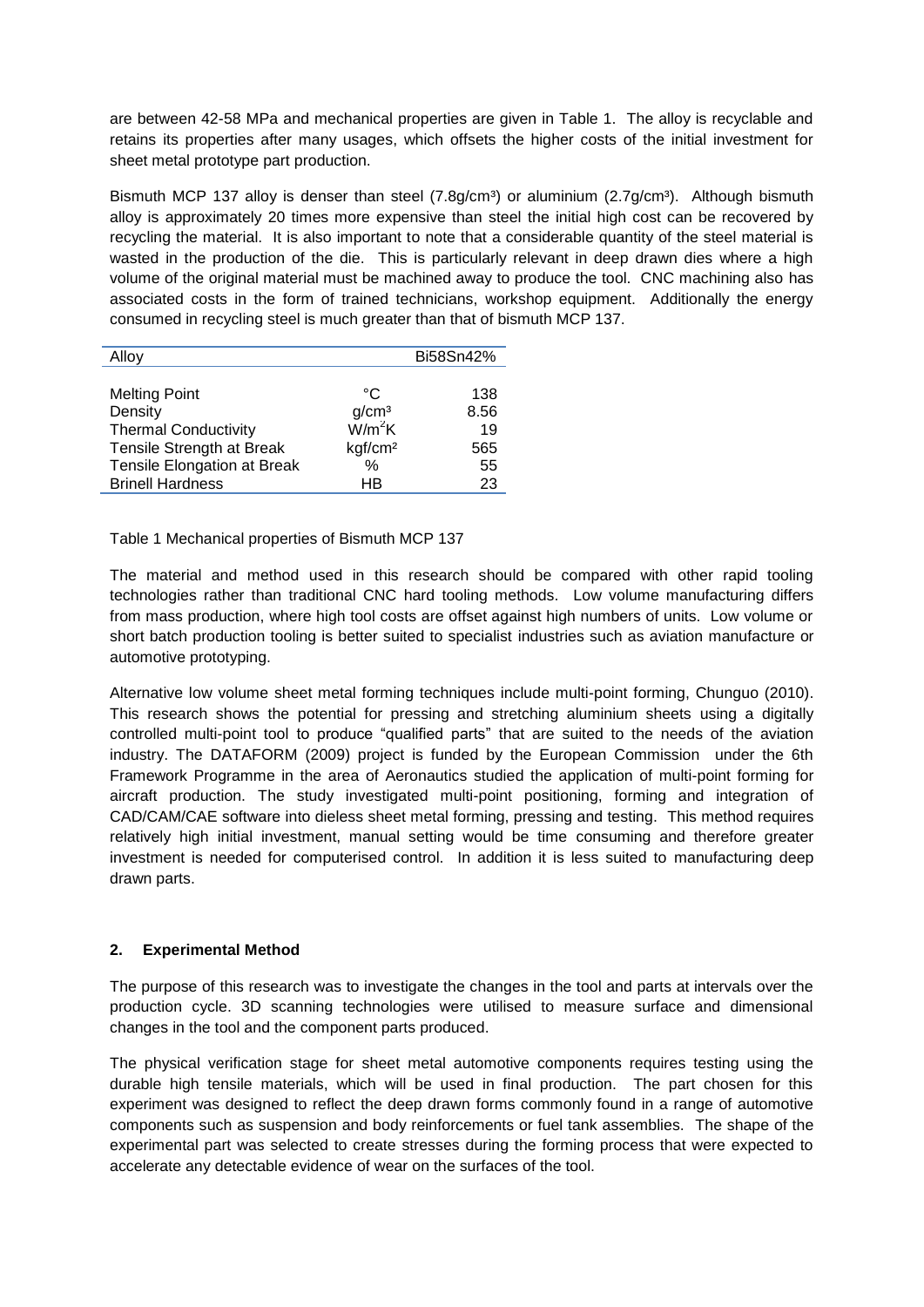The team considered RP and CNC methods to produce the bismuth alloy tools, An RP model was 3D printed using a Stratasys Printer and the resulting ABS model was cleaned and prepared (Fig 3b) for use as a pattern to create a bismuth cavity tool by pouring alloy directly onto the RP pattern. The RP pattern was mounted on a horizontal surface and surrounded by a frame to create a bismuth mould cavity. Steel tubes were inserted above the pattern to facilitate lifting after pouring the bismuth alloy (Fig 3c). The team's intention was to minimize the processes required to achieve the alloy tool. However the 3D printing materials employed in the experiment were not sufficiently strong to resist the loading produced by the high density bismuth alloy and the resulting tool cavity was deformed and unusable in the experiment. The team also used a CNC miller to create a second pattern in yellow pine, reduced to the inside surface dimensions to compensate for the steel thickness of the finished part.

The iron-oxide and gypsum plaster is also used for ceramics industry due to its low shrinkage and accurate retention of dimensions. The poured plaster was taken after a partial cure and placed in an oven for 3 hours at 150°C. The iron oxide in the plaster mix helps to visually monitor how the part has dried as the colour changes to pink in the dry areas while wet areas retain a red hue.

Once the drying process has been completed, the plaster part was placed into a frame which was levelled to ensure the base of the plaster cast was horizontal and would therefore align with the surface plane of the bismuth casting. The recycled Bismuth alloy retrieved from the earlier RP pattern was reheated to 142° C, which is 5° C above the melting temperature of 137° C to allow for heat loss during the casting process thereby ensure the metal stayed liquid until the casting was completed. The block of Bismuth was lifted from the frame using a small crane and to minimise cooling stresses within the casting, and was left for approximately 5 hours to cool to room temperature. After cooling the male bismuth tool was coated with a 1.0 mm layer of wax sheet to accommodate the thickness of the sheet metal. A female bismuth tool was manufactured and the resulting parts were post processed before mounting in a hydraulic press machine (Figure 1).



Figure 1. Mould Pattern, Bismuth Tool, Hydraulic press

### **3. Prototype Part Production and Analysis**

The aim of the project was to identify changes in tool manufacture and production using the original CAD model as the datum for all further measurements. This method enabled to identify inaccuracies in the tool manufacture as well as deformations in the production cycle. The surface deformations of the male & female tools were recorded by scanning before and after the production cycle of one hundred and one components. In addition, the first, fifty-first and final components were retained for surface analysis.

|              | Yield<br>Strength Strength<br>(MPa) | Tensile<br>(MPa) | Elongation<br>(% ) | Hardness<br>(HB) |
|--------------|-------------------------------------|------------------|--------------------|------------------|
| EN10130 DC04 | 190                                 | 300              | 36                 | 50               |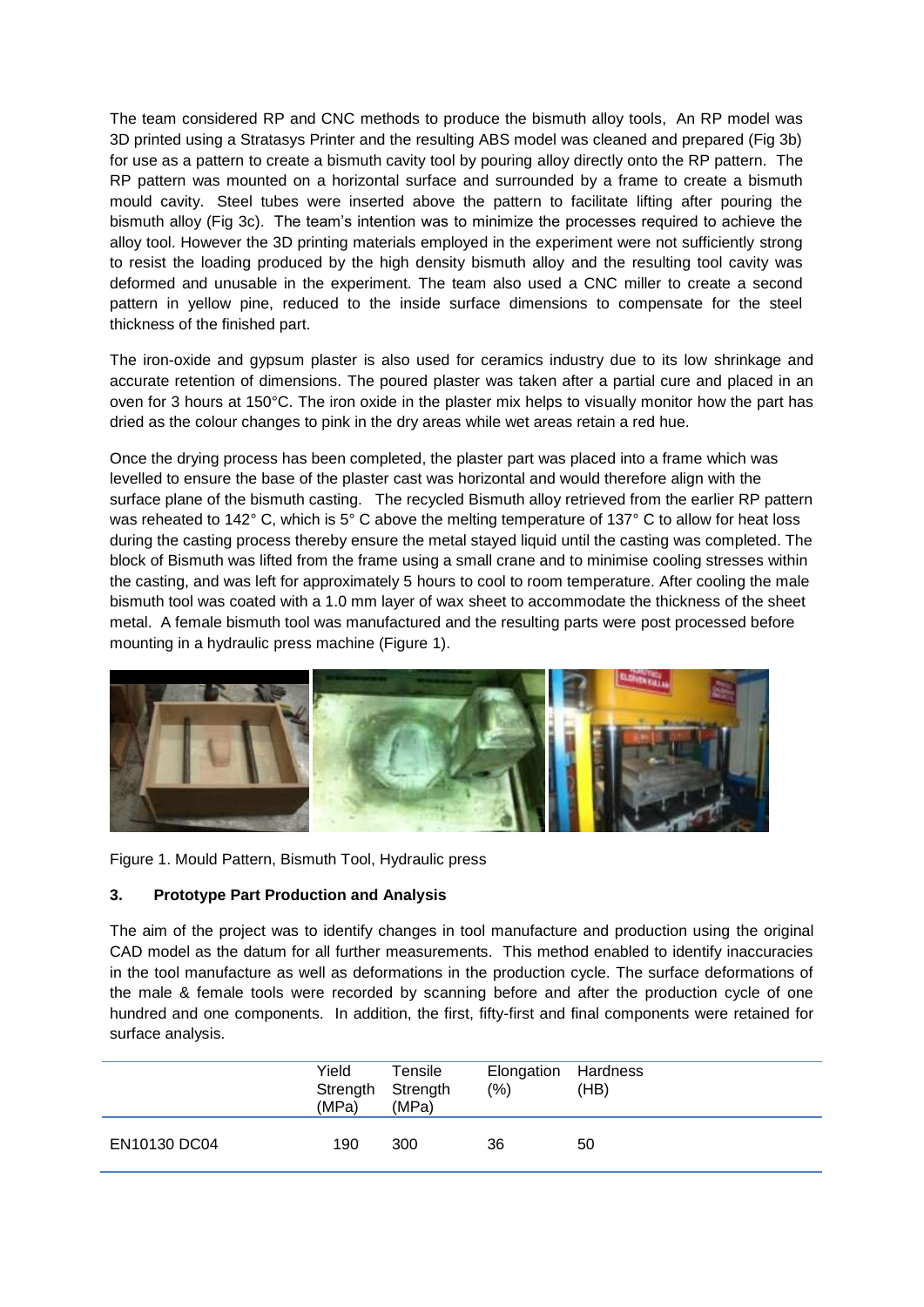Cold rolled low carbon DC04 sheet steel was used in the experiment. This steel is also classified as EN10130 and is a commonly specified in the automotive industry because of its mechanical properties.

#### **3.1 Scanning and Analysis**

Using an ATOS GOM 3D optical scanner, a numbered selection of the components taken at intervals during the production run for analysis,.

The experimental process of data capture employed the following steps:

- Male and Female Bismuth tools are both scanned before the press forming operation
- From the 101 components, only the 1st, 51st and 101st are scanned for surface analysis
- After 101<sup>st</sup> component is pressed, the male and female bismuth moulds are again scanned and analysed for surface changes.

#### **3.2 Tool Analysis**

In Figure 2 shows a comparison of the scan data for the female tool before and after the production cycle. The 3D CAD model of female die was used for reference data at a series of numbered point locations. These point locations (1-13) were selected where deviation was expected to be at its greatest due to material flow as a result of compression forces in the pressing process. Maximum deviations are in the lip at points 5 and 6 of 0.56 and 0.54 mm. This is where the curvature on the sheet metal part is at its greatest with forming forces carried along the edge of the tool throughout the stamping process. The image shown of the tool after the production cycle illustrates that the wear has been greater on the right hand side of the tool due to balancing issues in the tool setup.



Figure 2. **Female Die** - before and after stamping



Figure 3. **Male Die** - before and after stamping

Figure 3 shows the comparison of the original CAD data to the Bismuth male die before and after stamping. Deviation on the male tool is at its greatest at points 2 and 8 where the material is forced into the female die. After 101 pressings the deviations in the tool dimensions due to wear are in the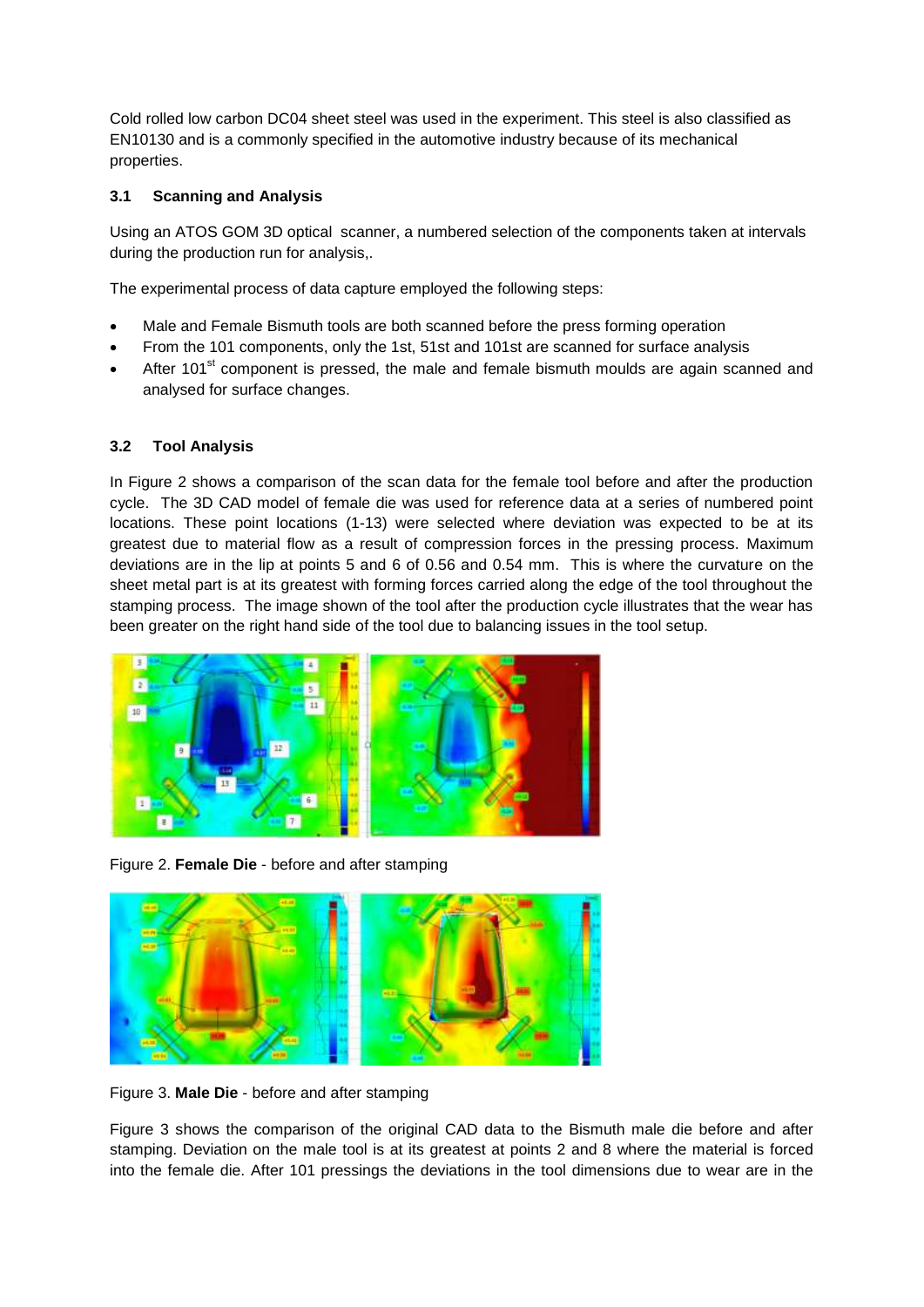region of 0.5 mm. Although this may seem excessive for some vehicle parts the process is viable for prototyping. It is also worth noting that the tool manufacture produces around 50% of the total deviation. Figure 3 also shows that contrary to the female tool, there is more deviation in the male die where the first interaction between tool and sheet metal occurs.

#### **3.3 Component Analysis**

Figure 4 show the dimensional changes of  $1<sup>st</sup>$ ,  $51<sup>st</sup>$  and  $101<sup>st</sup>$  stamped parts using the original 3D CAD reference data. Figure 4 shows the data for the first component in the production cycle. Maximum deviations of -0.62 and +0.67 were inspected in the locations indicated. This may be seen as unexpected, but could be as a result of inaccuracy in the tool manufacture process for Bismuth.



Figure 4. Dimensional conformance of the components  $a) 1^{st}$ , b)  $51^{st}$ , c)101<sup>st</sup>

Figure 4 shows in the selected points deviation of -0.54 and +0.81 using CAD data as the reference. If the first part is used as the datum points the dimensional changes in the tool due to wear is in the region of 0.25 mm as shown in red. Experiments also show that the minimum deviations on selected points remain almost constant during the whole cycle but maximum deviation increases by every stamping part. For all three sample pressings the maximum and minimum deviations remain within acceptable tolerance parameters. All the parts produced meet the requirements for low volume production.

### **3.4 Thickness Analysis of the Stamped Sheet Metal components:**

As well as the surface changes and deformation due to wear on Bismuth tool, thickness of the sheet metal on the formed components are also recorded and analysed. Six components ( $1<sup>st</sup>$ ,  $25<sup>th</sup>$ ,  $51<sup>st</sup>$ ,  $75<sup>th</sup>$ and 101 $^{st}$ ) are selected for analysis of the material thicknesses variation as seen the Figure 5. A manual digital spherical face micrometre is used to measure of the thickness of inspection points on the stamped parts.





Figure 5. Part thickness deviation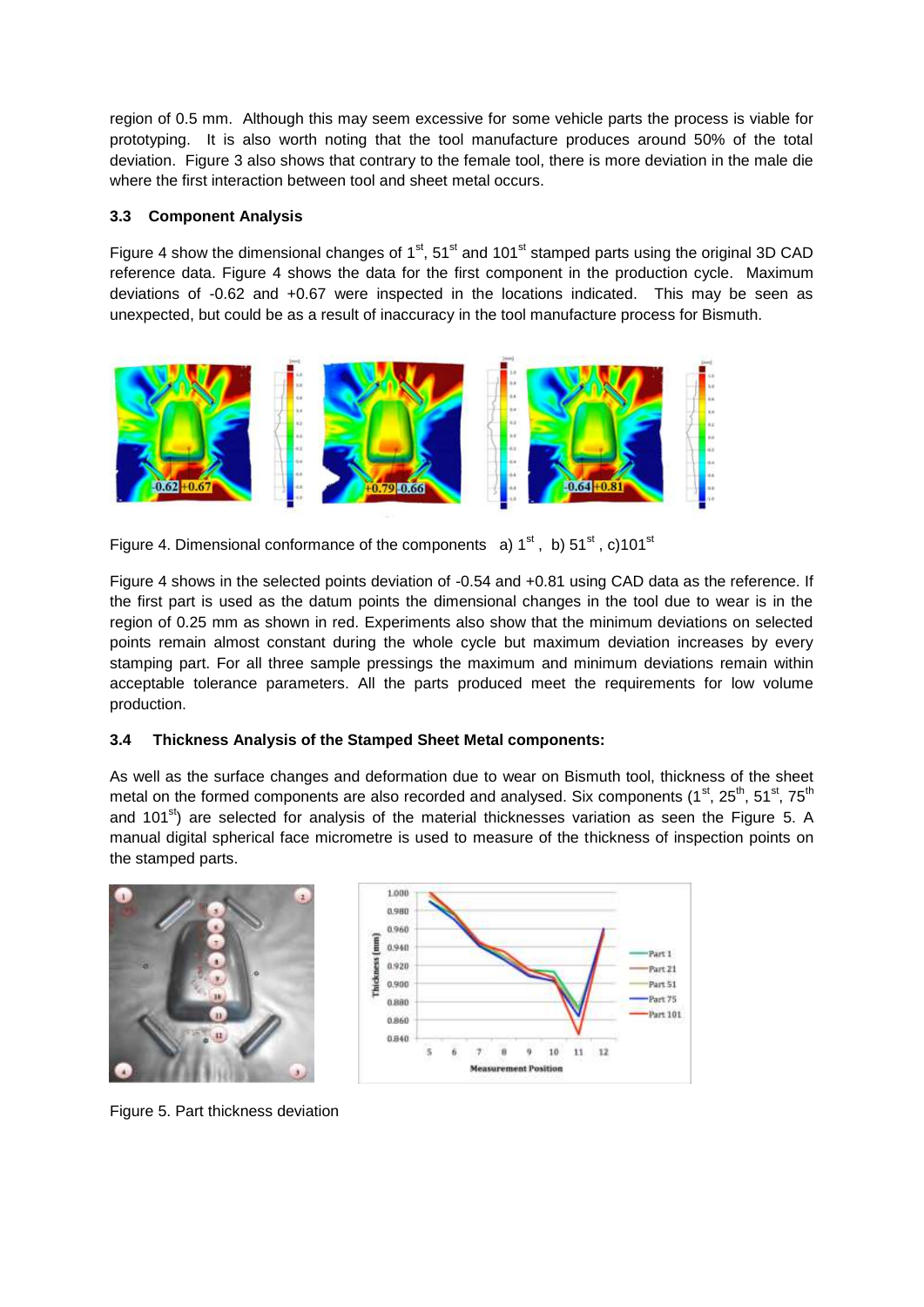#### **4. Results**

The overall production cycle for tool manufacture, including the first sheet metal forming, was 15 hours. If the curing and drying period of gypsum plaster transfer moulds is added the total tool production time was 72 hours. By the selection of a 3D print material with a higher melting point than Bismuth alloy an RP pattern could be produced, which would be capable of resisting the high density loading and consequent surface deformation during the Bismuth casting process. This would also considerably reduce the tool production time. The experiments demonstrate that there are benefits in using Bismuth alloy for sheet metal forming for deep drawn components. However, as the hardness of the Bismuth tool is not comparable to steel, as had been predicted, only a limited number of parts can be stamped before major dimensional changes occur in the parts.

Findings could be summarised as:

- Although the initial cost of the alloy is high, the material is 100% reusable, which keeps the longterm material costs low.
- The alloy is easy to use because of its low melting point (138°C).
- Except in the production of the master model (pattern) there is no need for milling processes.
- The alloy has a high compressive strength.
- Bismuth production tools can be used directly without further machining.
- Tool creation is relatively uncomplicated process from 3D model to the production of finished parts.
- Initial testing showed there were no cavities and porosity in the casting.
- A maximum of 3 mm sheet metals can be pressed (depending on hardness). This method of sheet forming is not recommended for harder or thicker sheet metal forming processes.
- Tool life strongly depends on the material, for stamping parts from harder material; tooling life will be less so new tooling must be prepared for remaining lots.
- The experiment showed the potential to produce approximately 100 parts which met the production specifications set by the engineering team for prototype part testing.
- Prototype production costs are reduced because alloy tooling has a short production cycle, which does not require finishing processes to the surfaces of the tool.

### **5. Conclusion**

Although the methods of using low melting alloys for sheet metal forming were studied previously, integration of RP technology to this method is new and has potential. This study also utilised advanced 3D scanning technology to identify the surface changes during the pressing of required parts. The experiment demonstrated that this method can be practically used for relatively low volume production of a variety of typical small automotive parts. The digitally scanned parts sampled throughout the experiment show dimensional changes occur where excessive forces are applied or where material flow is required to form the component. However, for vehicle prototyping, all 100 parts produced were suitable for component testing.

Major inaccuracies occurred during the model making and tool manufacturing phase rather than press forming. Both male and female dies demonstrated that the wear resistance of low melting point alloy is an important parameter that defines the limits to the number of stamped parts that can be produced. The tool life will be dependent on the complexity of the part to be produced and to the thickness and hardness of the sheet material used in the pressing. Harder and thicker steels will significantly shorten the usable life of the tool. The experiment demonstrates that the dimensional accuracy of the part had not significantly changed during the production cycle. All the parts produced in the experiment were within the required tolerances for prototyping tests shown in figure 3.4, as specified by the engineering team at Tofas.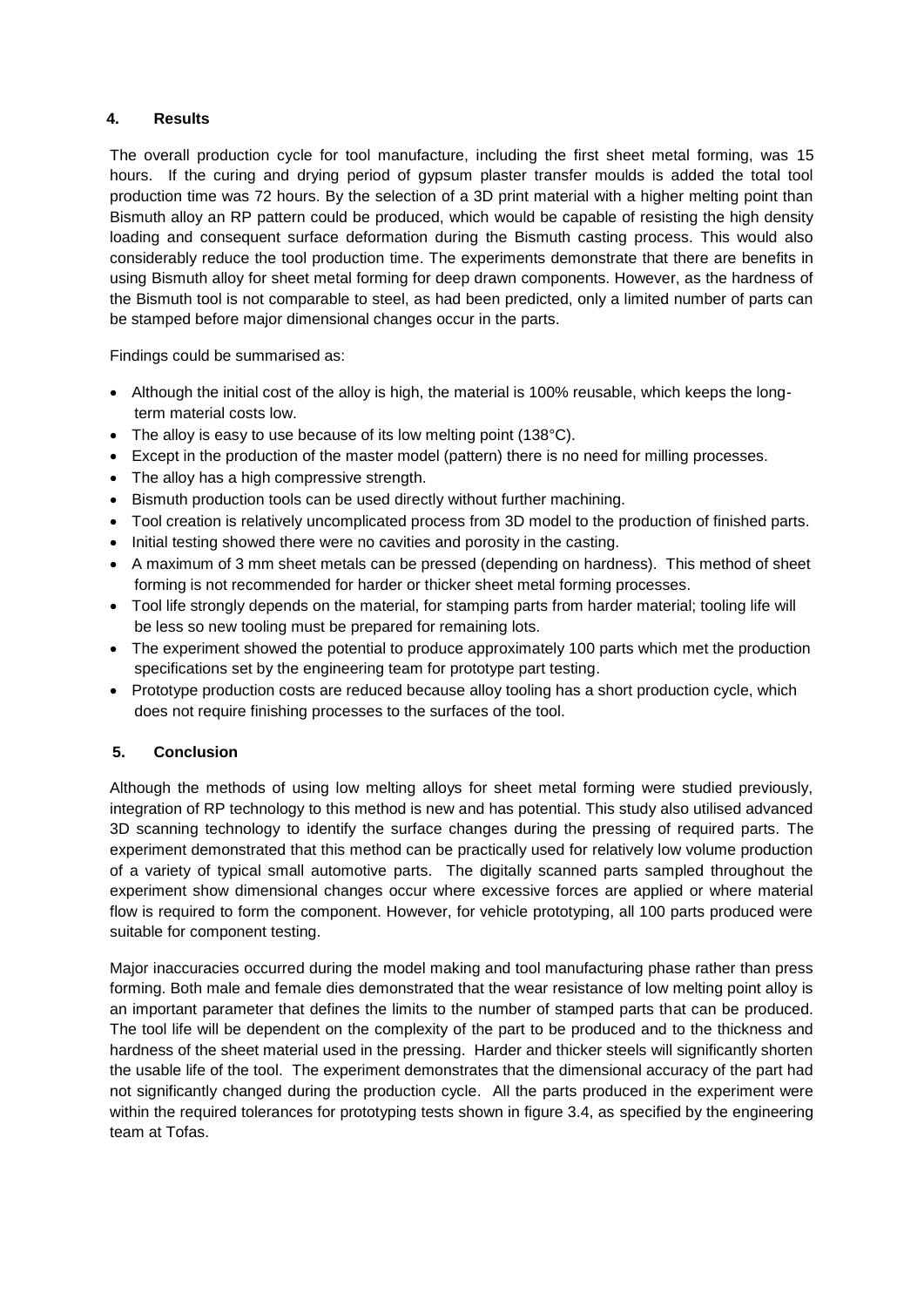The results demonstrate that, for low volume production, the initial investment costs for low melting point alloys can be recovered as a result of the simplicity and speed of the process. Additional experimentation will be required to investigate the use of RP models directly as transfer moulds, either through the selection of lower melting point alloys, the use of cooling channels in the RP mould or the selection of RP systems that use materials that are thermally stable at higher temperatures.

#### **References:**

Pereira, M.P., Yan, W., Rolfe B.F. (2012), Wear at the die radius in sheet metal stamping, 274–275 pp. 355–367

J. Jeswiet, M. Geiger, U. Engel, M. Kleiner, M. Schikorra, J. Duflou, R. Neugebauer, P. Bariani, S. Bruschi, (2008) Metal forming progress since 2000, CIRP Journal of Manufacturing Science and **Technology** 

Altan T., Lillg B. and Yen Y.C. (2001), "Manufacturing of Dies and Molds", CIRP Annals - Manufacturing Technology, Vol. 50, No. 2, pp 404-563.

Kus, A., Unver, E., Jagger, B. and Durgun, I. (2013) 'A Study of Injection Moulding with Bismuth Alloy '.*In:* Green Design, Materials and Manufacturing Processes. : Taylor & Francis. . ISBN 978-1- 138-00046-9

Klemach Fred A, (1952), Patent, US 2593571 A, Method of forming sheet metal with low-melting dies,<http://www.google.com/patents/US2593571>

Nakagawa T. (2000), "Advances in prototype and low volume sheet forming and tooling", Journal of Materials Processing Technology, Vol. 98, pp. 244-250.

Pinto, M., Santos, A.D., Teixeira, P. and Bolt, P.J. (2008), "Study on the usability and robustness of polymer and wood materials for tooling in sheet metal forming", Journal of Materials Processing Technology, Vol.202,No.1-3, pp 47–53.

Klemach Fred A, (1952), US Patent 2593571, Ford Motor US Patent, Method of forming sheet metal with low-melting dies <http://www.google.com/patents/US2593571>

Kolt Paul (1959), US Patents, 3088174 A, Method of producing a reinforced plastic die, Gen Motors Corp <http://www.google.com/patents/US3088174>

Hiroshi Miura (1987), US patent 5081861, A Resin die for sheet metal pressing and method for producing same,<http://www.google.com/patents/US5081861>

Chunguo L, Mingzhe L, Zhongyi C, Aimin Y, Shizhong S, (2010) "Digitally Adjustable Tooling Technology for Manufacturing of Aircraft Panels ", International Conference on Digital Manufacturing & Automation

DATAFORM (2009), The Sixth Framework Programme (FP6) Research Project, FP6-2005-AERO-1, Digitally Adjustable Tooling for manufacturing of Aircraft panels using multi-point Forming methodology, <http://cordis.europa.eu/documents/documentlibrary/123652801EN6.pdf> (accessed 3/10/2014)

Nakagawa T., 2000, Advances in prototype and low volume sheet forming and tooling, Journal of Materials Processing Technology 98, Pages 244-250.